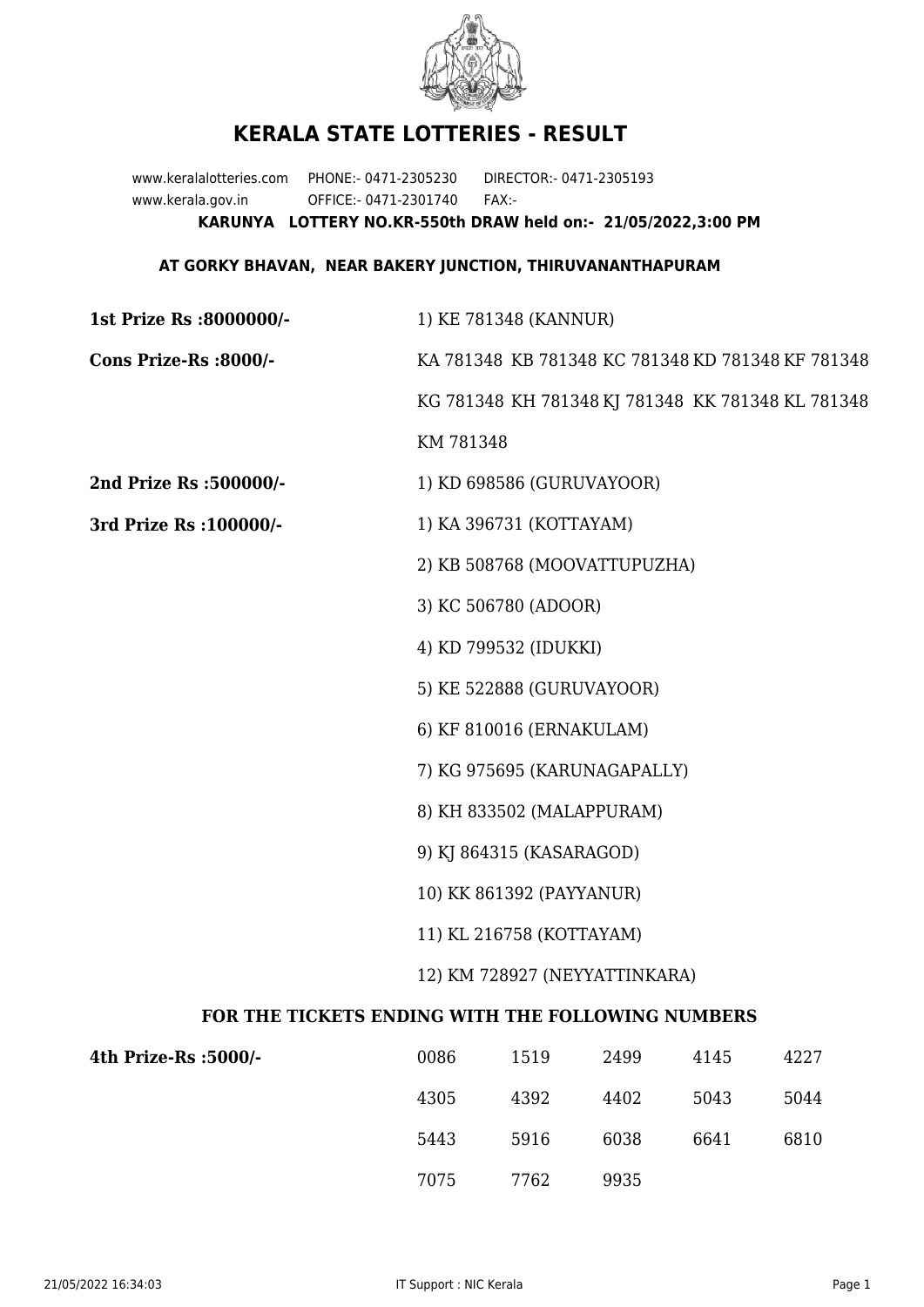| 5th Prize-Rs : 2000/- | 0221 | 1035 | 4381 | 5896 | 7137 |
|-----------------------|------|------|------|------|------|
|                       | 7853 | 7887 | 8184 | 8858 | 9459 |
| 6th Prize-Rs : 1000/- | 0357 | 3638 | 3917 | 4503 | 4705 |
|                       | 5008 | 5474 | 6677 | 6738 | 8155 |
|                       | 8245 | 8663 | 9008 | 9313 |      |
| 7th Prize-Rs : 500/-  | 0137 | 0252 | 0529 | 0532 | 0694 |
|                       | 0703 | 0846 | 0935 | 0984 | 1184 |
|                       | 1420 | 1557 | 1588 | 1661 | 1930 |
|                       | 2092 | 2343 | 2467 | 2599 | 2892 |
|                       | 2924 | 2943 | 3020 | 3023 | 3055 |
|                       | 3064 | 3193 | 3430 | 3436 | 3452 |
|                       | 3463 | 3533 | 3825 | 4180 | 4187 |
|                       | 4256 | 4274 | 4583 | 5189 | 5494 |
|                       | 5624 | 5634 | 5734 | 5760 | 5988 |
|                       | 6109 | 6141 | 6225 | 6295 | 6334 |
|                       | 6375 | 6966 | 7020 | 7025 | 7078 |
|                       | 7214 | 7315 | 7543 | 7676 | 7848 |
|                       | 7899 | 7983 | 7990 | 8007 | 8168 |
|                       | 8203 | 8388 | 8471 | 9192 | 9230 |
|                       | 9266 | 9377 | 9543 | 9599 | 9659 |
|                       | 9801 | 9827 | 9830 | 9864 | 9870 |
| 8th Prize-Rs : 100/-  | 0061 | 0144 | 0159 | 0286 | 0538 |
|                       | 0547 | 0552 | 0939 | 1003 | 1089 |
|                       | 1098 | 1324 | 1366 | 1471 | 1506 |
|                       | 1615 | 1964 | 1973 | 1984 | 2065 |
|                       | 2075 | 2078 | 2165 | 2215 | 2229 |
|                       | 2231 | 2279 | 2388 | 2406 | 2633 |
|                       | 2635 | 2657 | 2733 | 2736 | 2740 |
|                       | 2830 | 2919 | 2927 | 2928 | 3073 |